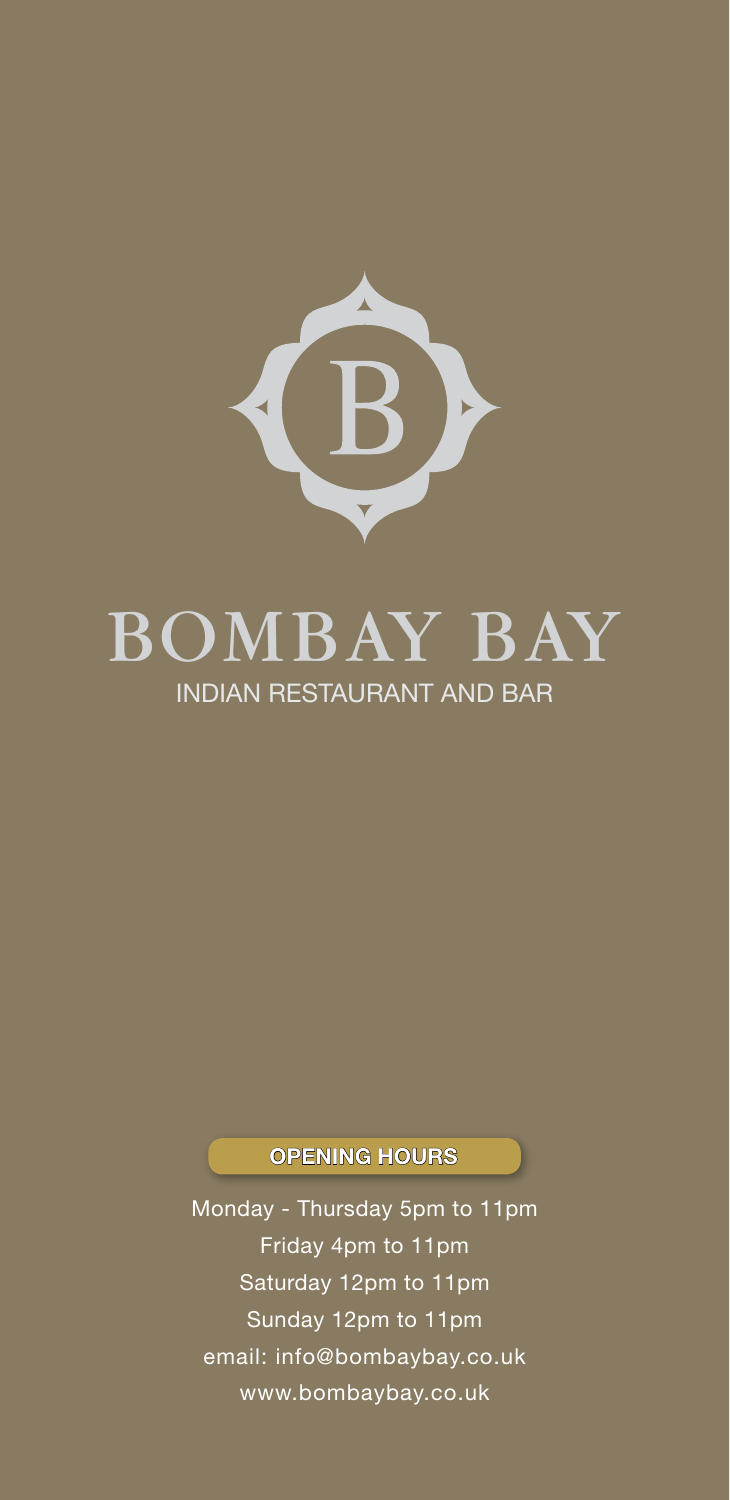

*Bombay Bay, the only Indian Restaurant & Bar in the Marina and surrounding area, combining spectacular views with a memorable menu and decor.*

*To get the best views of the eye catching and ever changing ,surroundings, you can choose from either dining inside or enjoy the warm weather outside on the patio.*

*The menu Comprises of fantastic new and traditional dishes cooked by our highly trained and experienced chefs, all freshly prepared using only the best quality ingredients.*

*To enjoy your perfect meal even more, the restaurant has been designed and furnished in the most exquisite decor with an inviting bar offering a large variety of drinks from around the world to compliment your meal.*

*You are invited to be a part of a brand new experience.*

## **Food allergies and intolerances**

Before ordering please read menu carefully or speak to out staff about your requirements

#### ALLERGENS

There are 14 allergens information below. 1. Celery, 2. Gluten, 3. Crustaceans, 4. Egg, 5. Fish, 6. Lupin, 7. Milk - Butter, Cheese, Cream, Yoghurt, 8. Molluscs, 9. Mustard, 10. Nuts, 11. Peanuts, 12. Sesame seeds, 13. Soya, 14. Sulphur Dioxide

#### TERMS AND CONDITIONS

All prices include VAT

- Minimum order £11.95
- $\bullet$  Management reserves the right to refuse service without giving reasons
- Please ask if the item you require is not on the menu
- If you have any complaints, please do not hesitate to ask for the manager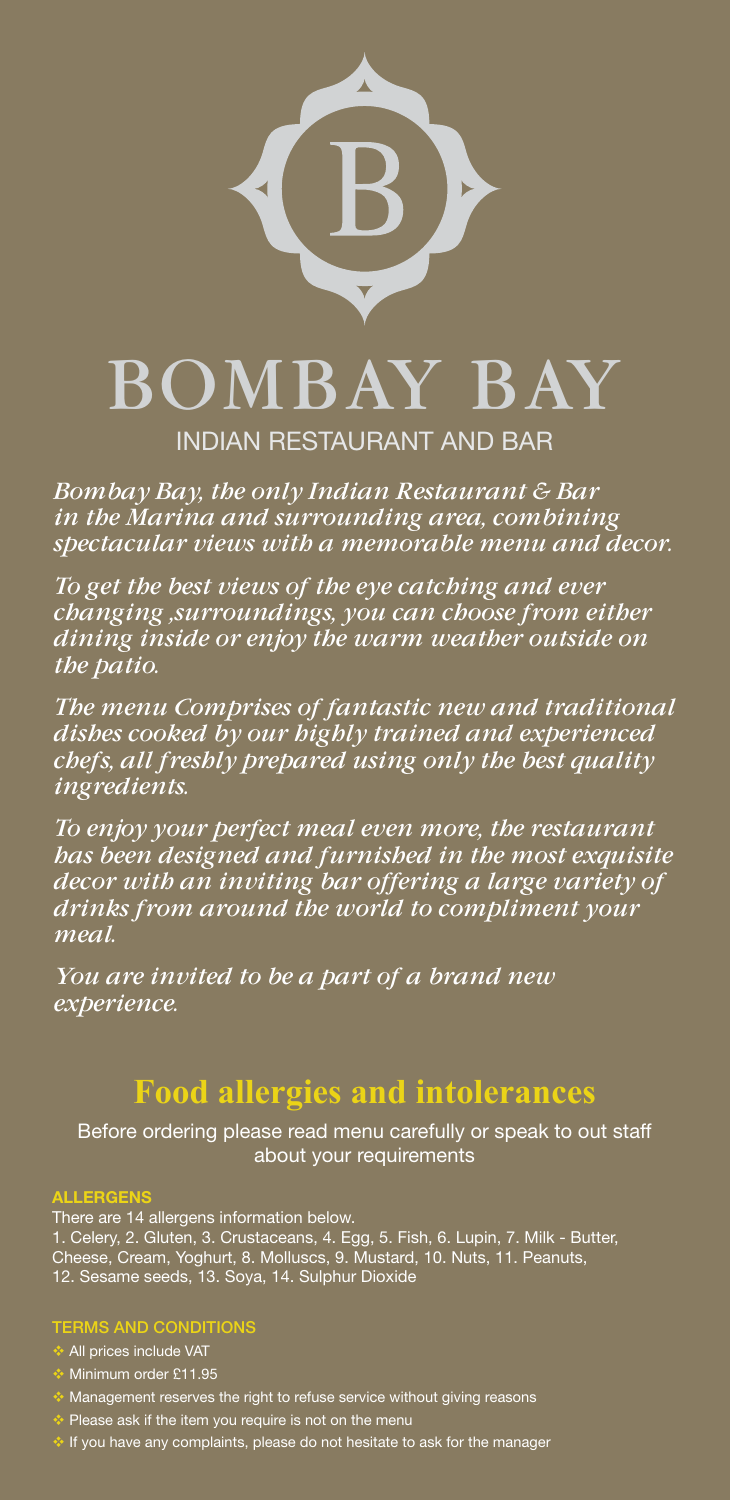| <b>ENTREE</b>                                                                                                                                                                 |                                               |
|-------------------------------------------------------------------------------------------------------------------------------------------------------------------------------|-----------------------------------------------|
| Contains egg, flour, spices and herbs                                                                                                                                         | £3.95                                         |
|                                                                                                                                                                               |                                               |
| Grilled vegetable indian cheese with onions, carrots & green peppers                                                                                                          |                                               |
| Pani Puri V……….<br>Popular appetizer prepared with chick peas, onions, and potatoes, parcelled<br>in small puris then topped with yoghurt. Served with a tangy tamarind sauce | £6.95                                         |
| Tikka Chicken / Lamb<br>Diced chicken or very tender filleted lamb marinated in yoghurt<br>with medium spices, contains mustard paste, gram flour, yoghurt & soya.            | $\overline{\textcolor{red}{\mathbf{£}}}$ 5.95 |
| Medium spiced flavoured, served on thin fried bread, contains flour                                                                                                           | £6.95                                         |
| Duck fillets marinated in medium spices in orange flavoured sauce<br>contains mustard paste, gram flour, yoghurt & soya.                                                      | £6.95                                         |
| Grilled & served with garlic, coconut milk, coriander & chilli sauce                                                                                                          | £6.95                                         |
| Sheek Kabab<br>Minced lamb cooked in special spices                                                                                                                           | £5.95                                         |
| Lightly garlic flavoured butter fried & served with a special sauce                                                                                                           | £6.95                                         |
| Crab meat prepared with onions, green peppers, potato & coated egg                                                                                                            | £6.95                                         |
| Tandoori Machli (Sea Bass)<br>Fillet of sea bass delicately spiced and grilled.                                                                                               | $\overline{\textbf{\textsterling}}6.95$       |
|                                                                                                                                                                               | £6.95                                         |
| Whole egg coated with spiced minced lamb, deep fried                                                                                                                          | $\overline{\textbf{\textup{£}}6.95}$          |
| <b>Murgh Cheese Ball</b><br>Mashed potato stuffed with chicken & cheese, deep fried                                                                                           | $\overline{\textcolor{red}{\mathbf{£}}}$ 5.95 |
|                                                                                                                                                                               |                                               |

**Bombay Missali............................................................................£6.95** (Chicken Tikka, Lamb Tikka, Sheek Kebab and Squid) contains mustard paste, gram flour, yoghurt & soya

#### TANDOORI

The following dishes are prepared and marinated with mustard paste, gram flour, yoghurt & soya, ground cumin, and medium spices then roasted in the clay oven. Served with Salad

| Diced Chicken or Lamb marinated in yoghurt with medium spices                      |  |
|------------------------------------------------------------------------------------|--|
| Tender Chicken, specially marinated in yoghurt and spices                          |  |
| Served with onions, tomato & green pepper                                          |  |
| Diced Duck marinated in yoghurt with medium spices                                 |  |
| Pieces of Chicken Tikka, Lamb Tikka, King Prawn,<br>Tandoori Chicken & Sheek Kebab |  |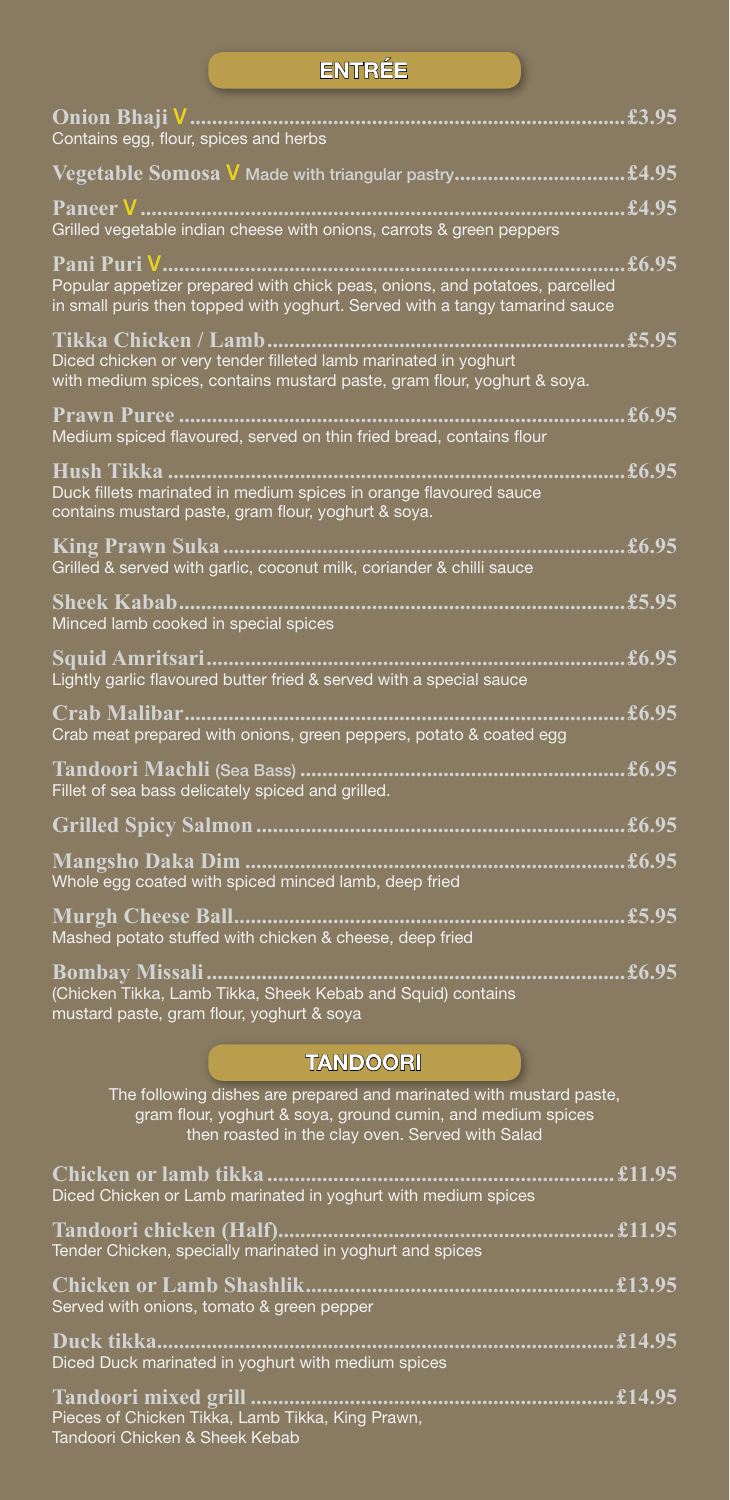## CHEF'S SPECIAL

All these dishes are medium, strength can be made to your personal preferences. Please indicate at the time of order. All tikka dishes contains mustard paste, gram flour, yoghurt & soya.

| Number 1 Thai curry with a twist of Indian flavour.                                                                                         |  |
|---------------------------------------------------------------------------------------------------------------------------------------------|--|
| Strips of Sirloin of beef and liver cooked with onions, peppers<br>and tomatoes                                                             |  |
| Chicken cooked with mango, cream, coconut and almond                                                                                        |  |
| Chicken stuffed with spinach and herbs cooked in medium sauce                                                                               |  |
| Stir fried beef with medium spices                                                                                                          |  |
| Marinated duck meat cooked with chefs special spices                                                                                        |  |
| Marinated lamb chops, cooked with a combination of medium spices                                                                            |  |
| Marinated in medium spices & cooked in the tandoor.                                                                                         |  |
| Whole King Prawn cooked with chefs special spices                                                                                           |  |
| King Prawn cooked with onions, green peppers and green<br>chillies, flamed with sambuca                                                     |  |
| Prime steak fillet matured in a rich spicy marinade of tomato,<br>onion, coriander, garlic, and trace of olive oil, then delicately grilled |  |
| Cooked with chefs special spices                                                                                                            |  |

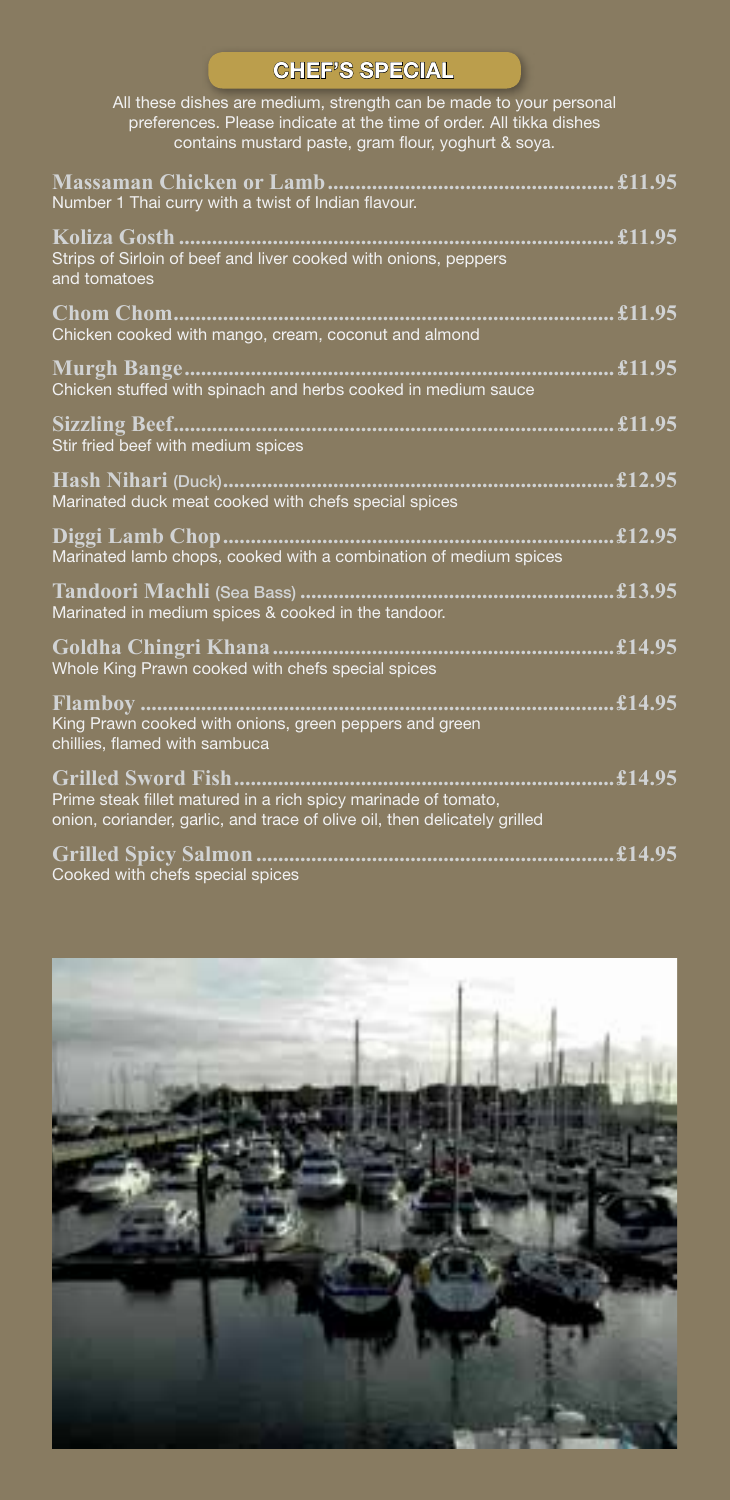#### REGIONAL DISHES

All following dishes can be prepared to your desired strength and choice of chicken tikka, lamb tikka, beef, king prawn, duck or vegetable Add £1 for Beef, £3 for Duck and King Prawn. All tikka dishes contains mustard paste, gram flour, yoghurt & soya.

| Marinated chicken or lamb cooked with lime leaf, medium sauce                                                               |  |
|-----------------------------------------------------------------------------------------------------------------------------|--|
|                                                                                                                             |  |
| Cooked with Bengali Beans and fine spices, medium sauce                                                                     |  |
|                                                                                                                             |  |
| Diced berbecued chicken or filleted lamb cooked in chefs special<br>mild sauce with butter topped with cheese               |  |
|                                                                                                                             |  |
| Cooked with green chillies, garlic, green peppers, coriander, mint,<br>coconut milk, spinach & fine spices. Fairly hot      |  |
|                                                                                                                             |  |
| Green peppers, green chillies, tomatoes and a special blend of spices.<br>Very dry and hot. Served with madras sauce        |  |
|                                                                                                                             |  |
| Cooked with red goan chilli, garlic, green peppers, coriander, coconut<br>milk and fine spices, fairly hot.                 |  |
|                                                                                                                             |  |
| Barbecued & marinated in spices then cooked in chef's special<br>sauce blended with herbs, spices and whole green chillies, |  |
| garnished on top, fairly hot                                                                                                |  |
|                                                                                                                             |  |
| Cooked with special chilli (naga) and chef's special sauce, fairly hot                                                      |  |

#### BIRIANI

Chicken, meat or prawns cooked in authentic style with flavoured rice and delicate spices, topped with boiled egg served with vegetable curry. All tikka dishes contains mustard paste, gram flour, yoghurt & soya.

| Chicken, meat & tiger prawns |  |
|------------------------------|--|
|                              |  |
|                              |  |

Chicken tikka, lamb tikka & tandoori king prawn